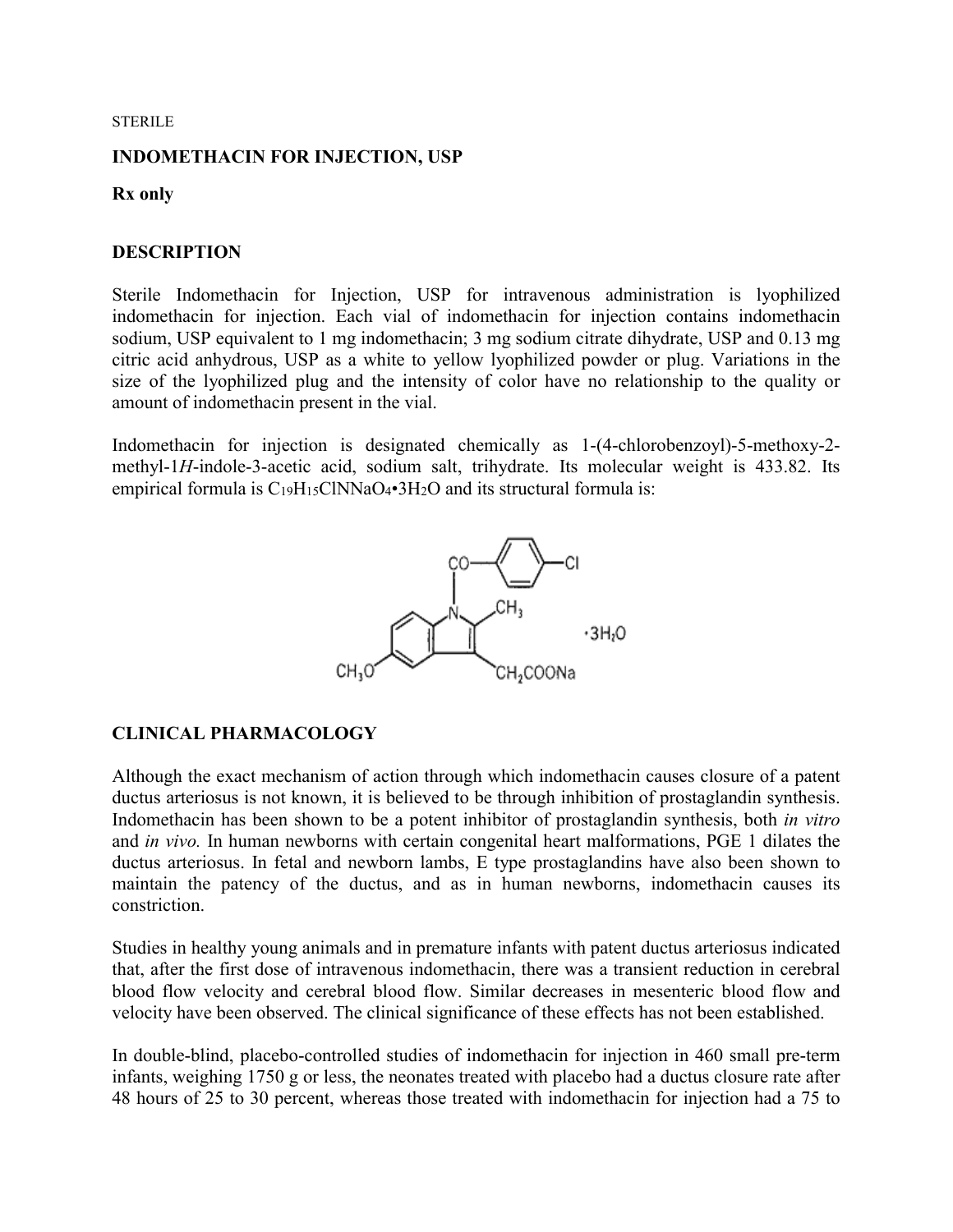80 percent closure rate. In one of these studies, a multicenter study, involving 405 pre-term infants, later reopening of the ductus arteriosus occurred in 26 percent of neonates treated with indomethacin for injection, however, 70 percent of these closed subsequently without the need for surgery or additional indomethacin.

## **Pharmacokinetics and Metabolism**

The disposition of indomethacin following intravenous administration (0.2 mg/kg) in pre-term neonates with patent ductus arteriosus has not been extensively evaluated. Even though the plasma half-life of indomethacin was variable among premature infants, it was shown to vary inversely with postnatal age and weight. In one study, of 28 neonates who could be evaluated, the plasma half-life in those less than 7 days old averaged 20 hours (range: 3 to 60 hours, n=18). In neonates older than 7 days, the mean plasma half-life of indomethacin was 12 hours (range: 4 to 38 hours, n=10). Grouping the neonates by weight, mean plasma half-life in those weighing less than 1000 g was 21 hours (range: 9 to 60 hours, n=10); in those neonates weighing more than 1000 g, the mean plasma half-life was 15 hours (range: 3 to 52 hours, n=18).

Following intravenous administration in adults, indomethacin is eliminated via renal excretion, metabolism, and biliary excretion. Indomethacin undergoes appreciable enterohepatic circulation. The mean plasma half-life of indomethacin is 4.5 hours. In the absence of enterohepatic circulation, it is 90 minutes. Indomethacin has been found to cross the blood-brain barrier and the placenta.

In adults, about 99 percent of indomethacin is bound to protein in plasma over the expected range of therapeutic plasma concentrations. The percent bound in neonates has not been studied. In controlled trials in premature infants, however, no evidence of bilirubin displacement has been observed as evidenced by increased incidence of bilirubin encephalopathy (kernicterus).

# **INDICATIONS AND USAGE**

Indomethacin for injection is indicated to close a hemodynamically significant patent ductus arteriosus in premature infants weighing between 500 and 1750 g when after 48 hours usual medical management (e.g., fluid restriction, diuretics, digitalis, respiratory support, etc.) is ineffective. Clear-cut clinical evidence of a hemodynamically significant patent ductus arteriosus should be present, such as respiratory distress, a continuous murmur, a hyperactive precordium, cardiomegaly and pulmonary plethora on chest x-ray.

# **CONTRAINDICATIONS**

Indomethacin for injection is contraindicated in: neonates with proven or suspected infection that is untreated; neonates who are bleeding, especially those with active intracranial hemorrhage or gastrointestinal bleeding; neonates with thrombocytopenia; neonates with coagulation defects; neonates with or who are suspected of having necrotizing enterocolitis; neonates with significant impairment of renal function; neonates with congenital heart disease in whom patency of the ductus arteriosus is necessary for satisfactory pulmonary or systemic blood flow (e.g., pulmonary atresia, severe tetralogy of Fallot, severe coarctation of the aorta).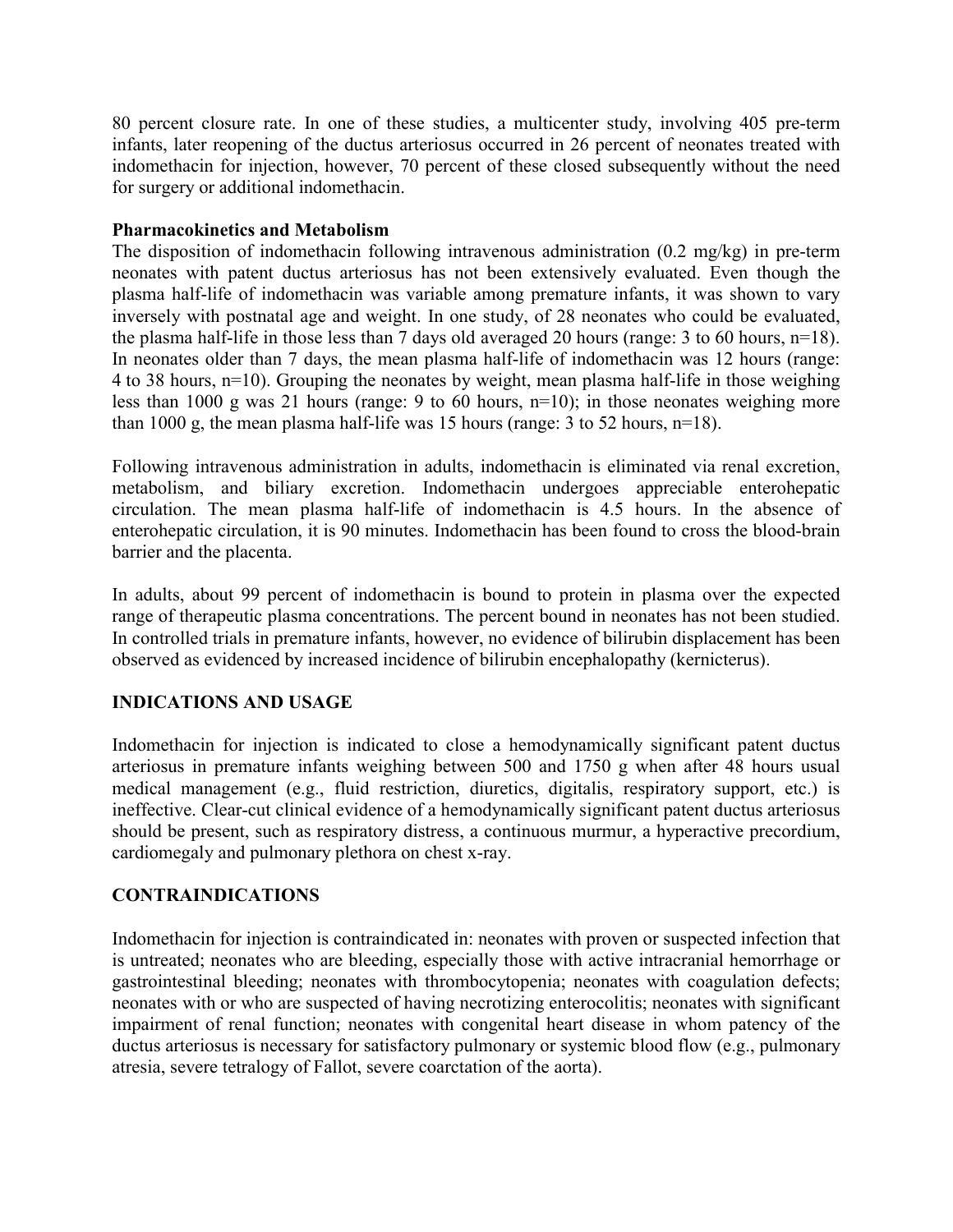## **WARNINGS**

#### **Gastrointestinal Effects**

In the collaborative study, major gastrointestinal bleeding was no more common in those neonates receiving indomethacin than in those neonates on placebo. However, minor gastrointestinal bleeding (i.e., chemical detection of blood in the stool) was more commonly noted in those neonates treated with indomethacin. Severe gastrointestinal effects have been reported in adults with various arthritic disorders treated chronically with oral indomethacin. [For further information, see package insert for oral indomethacin.]

#### **Central Nervous System Effects**

Prematurity per se, is associated with an increased incidence of spontaneous intraventricular hemorrhage. Because indomethacin may inhibit platelet aggregation, the potential for intraventricular bleeding may be increased. However, in the large multicenter study of indomethacin for injection (see **CLINICAL PHARMACOLOGY**), the incidence of intraventricular hemorrhage in neonates treated with indomethacin for injection was not significantly higher than in the control neonates.

#### **Renal Effects**

Indomethacin for injection may cause significant reduction in urine output (50 percent or more) with concomitant elevations of blood urea nitrogen and creatinine, and reductions in glomerular filtration rate and creatinine clearance. These effects in most neonates are transient, disappearing with cessation of therapy with indomethacin for injection. However, because adequate renal function can depend upon renal prostaglandin synthesis, indomethacin for injection may precipitate renal insufficiency, including acute renal failure, especially in neonates with other conditions that may adversely affect renal function (e.g., extracellular volume depletion from any cause, congestive heart failure, sepsis, concomitant use of any nephrotoxic drug, hepatic dysfunction). When significant suppression of urine volume occurs after a dose of indomethacin for injection, no additional dose should be given until the urine output returns to normal levels.

Indomethacin for injection in pre-term infants may suppress water excretion to a greater extent than sodium excretion. When this occurs, a significant reduction in serum sodium values (i.e., hyponatremia) may result. Neonates should have serum electrolyte determinations done during therapy with indomethacin for injection. Renal function and serum electrolytes should be monitored (see **PRECAUTIONS**, **Drug Interactions** and **DOSAGE AND ADMINISTRATION**).

#### **PRECAUTIONS**

#### **General**

Indomethacin for injection may mask the usual signs and symptoms of infection. Therefore, the physician must be continually on the alert for this and should use the drug with extra care in the presence of existing controlled infection.

Severe hepatic reactions have been reported in adults treated chronically with oral indomethacin for arthritic disorders. [For further information, see package insert for oral indomethacin.] If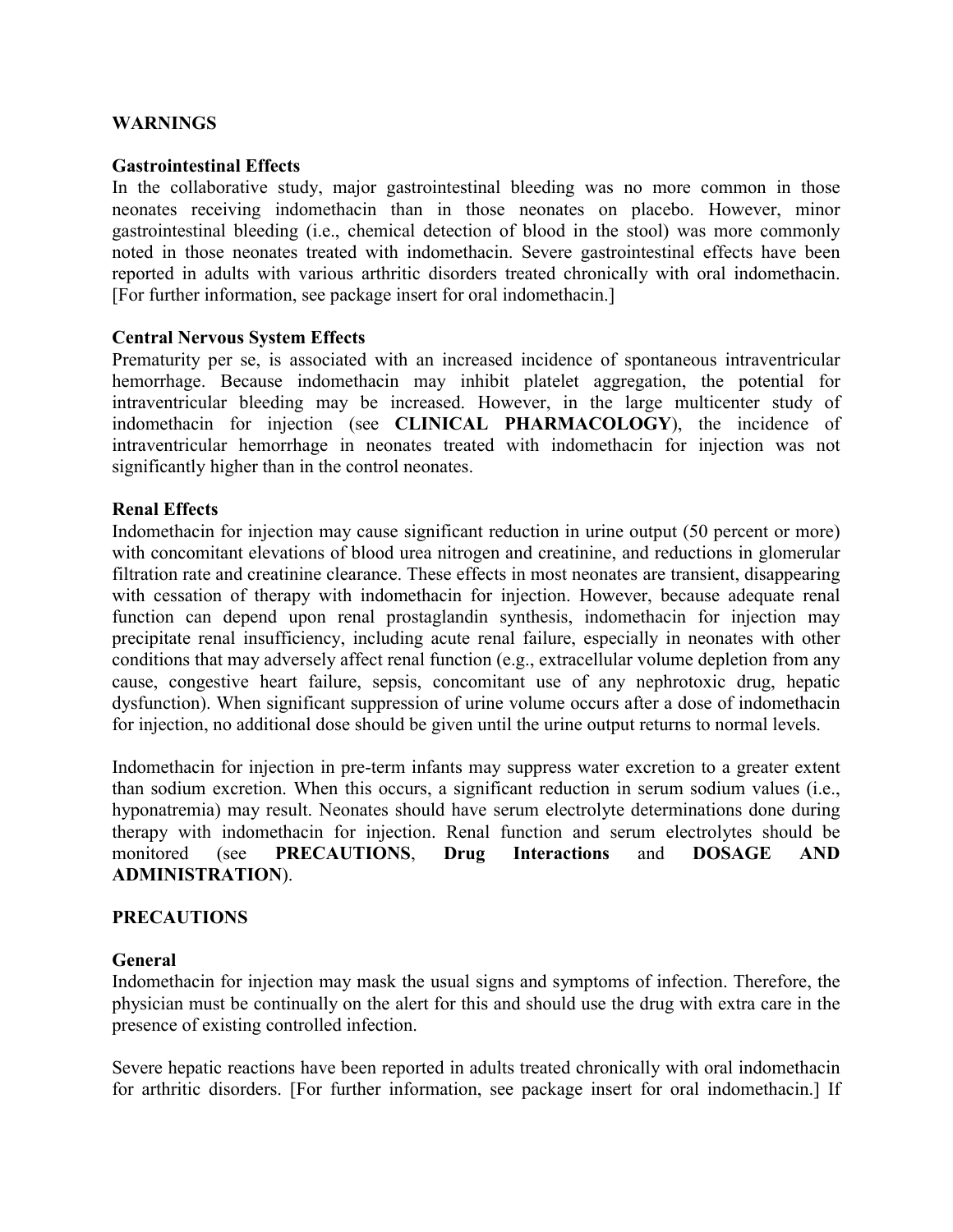clinical signs and symptoms consistent with liver disease develop in the neonate, or if systemic manifestations occur, indomethacin for injection should be discontinued.

Indomethacin for injection may inhibit platelet aggregation. In one small study, platelet aggregation was grossly abnormal after indomethacin therapy (given orally to premature infants to close the ductus arteriosus). Platelet aggregation returned to normal by the tenth day. Premature infants should be observed for signs of bleeding.

The drug should be administered carefully to avoid extravascular injection or leakage as the solution may be irritating to tissue.

## **Drug Interactions**

Since renal function may be reduced by indomethacin for injection, consideration should be given to reduction in dosage of those medications that rely on adequate renal function for their elimination. Because the half-life of digitalis (given frequently to pre-term infants with patent ductus arteriosus and associated cardiac failure) may be prolonged when given concomitantly with indomethacin, the neonate should be observed closely; frequent ECGs and serum digitalis levels may be required to prevent or detect digitalis toxicity early. Furthermore, in one study of premature infants treated with indomethacin for injection and also receiving either gentamicin or amikacin, both peak and trough levels of these aminoglycosides were significantly elevated.

Therapy with indomethacin may blunt the natriuretic effect of furosemide. This response has been attributed to inhibition of prostaglandin synthesis by non-steroidal anti-inflammatory drugs. In a study of 19 premature infants with patent ductus arteriosus treated with either indomethacin for injection alone or a combination of indomethacin for injection and furosemide, results showed that neonates receiving both indomethacin for injection and furosemide had significantly higher urinary output, higher levels of sodium and chloride excretion, and higher glomerular filtration rates than did those receiving indomethacin for injection alone. In this study, the data suggested that therapy with furosemide helped to maintain renal function in the premature infant when indomethacin for injection was added to the treatment of patent ductus arteriosus.

Indomethacin usually does not influence the hypoprothrombinemia produced by anticoagulants. When indomethacin is added to anticoagulants, prothrombin time should be monitored closely. In post marketing experience, bleeding has been reported in patients on concomitant treatment with anticoagulants and indomethacin for injection. Caution should be exercised when indomethacin for injection and anticoagulants are administered concomitantly.

In some patients with compromised renal function, the co-administration of an NSAID and an ACE inhibitor or angiotensin II antagonist may result in further deterioration of renal function, including possible acute renal failure, which is usually reversible.

#### **Neonatal Effects**

In rats and mice, oral indomethacin 4 mg/kg/day given during the last three days of gestation caused a decrease in maternal weight gain and some maternal and fetal deaths. An increased incidence of neuronal necrosis in the diencephalon in the live-born fetuses was observed. At 2 mg/kg/day, no increase in neuronal necrosis was observed as compared to the control groups.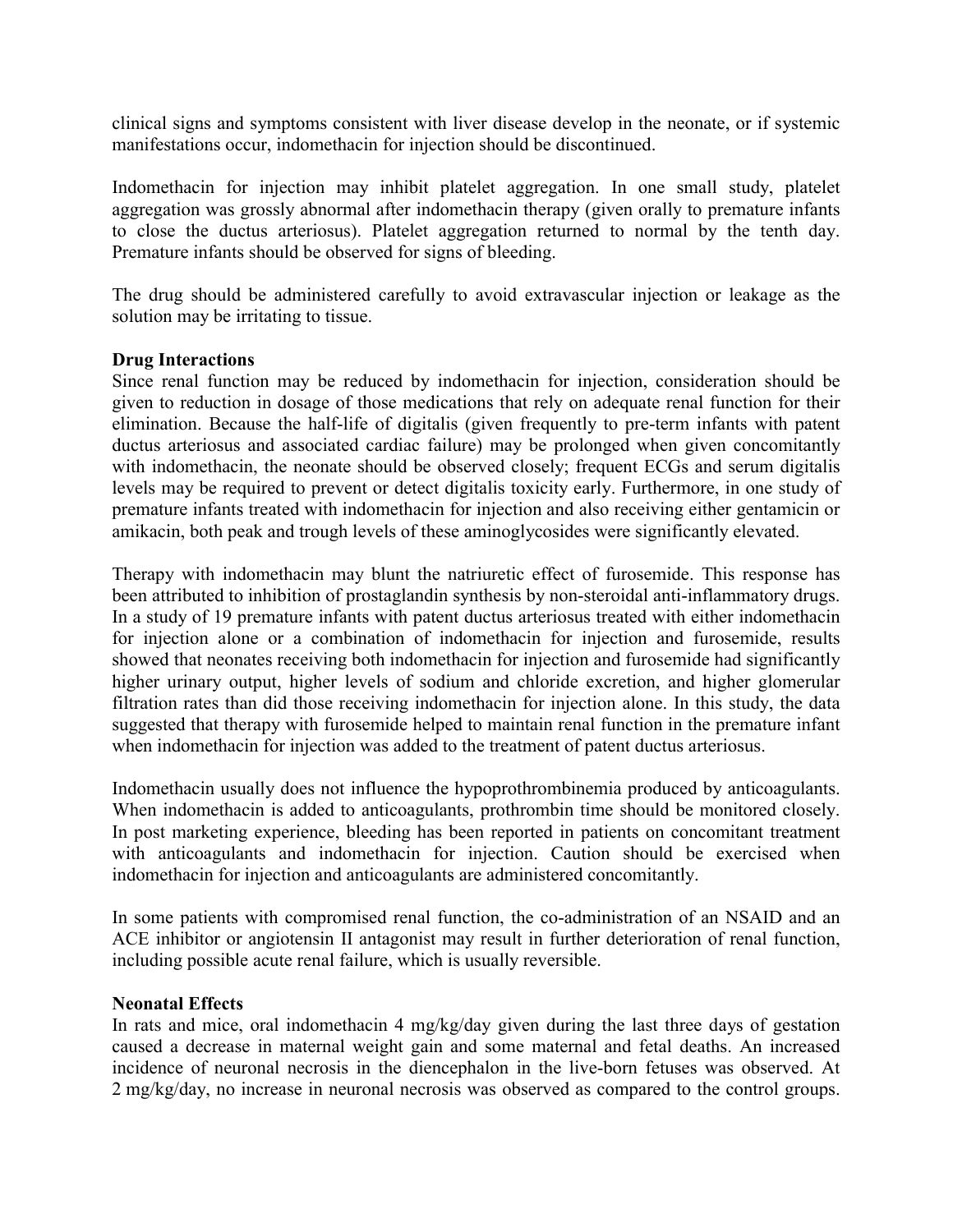Administration of 0.5 or 4 mg/kg/day during the first three days of life did not cause an increase in neuronal necrosis at either dose level.

Pregnant rats, given 2 mg/kg/day and 4 mg/kg/day during the last trimester of gestation, delivered offspring whose pulmonary blood vessels were both reduced in number and excessively muscularized. These findings are similar to those observed in the syndrome of persistent pulmonary hypertension of the neonate.

# **ADVERSE REACTIONS**

In a double-blind, placebo-controlled trial of 405 premature infants weighing less than or equal to 1750 g with evidence of large ductal shunting, in those neonates treated with indomethacin (n=206), there was a statistically significantly greater incidence of bleeding problems, including gross or microscopic bleeding into the gastrointestinal tract, oozing from the skin after needle stick, pulmonary hemorrhage, and disseminated intravascular coagulopathy. There was no statistically significant difference between treatment groups with reference to intracranial hemorrhage.

The neonates treated with indomethacin for injection also had a significantly higher incidence of transient oliguria and elevations of serum creatinine (greater than or equal to 1.8 mg/dL) than did the neonates treated with placebo.

The incidences of retrolental fibroplasia (grades III and IV) and pneumothorax in neonates treated with indomethacin for injection were no greater than in placebo controls and were statistically significantly lower than in surgically-treated neonates.

The following additional adverse reactions in neonates have been reported from the collaborative study, anecdotal case reports, from other studies using rectal, oral, or intravenous indomethacin for treatment of patent ductus arteriosus or in marketed use. The rates are calculated from a database which contains experience of 849 indomethacin-treated neonates reported in the medical literature, regardless of the route of administration. One year follow-up is available on 175 neonates and shows no long-term sequelae which could be attributed to indomethacin. In controlled clinical studies, only electrolyte imbalance and renal dysfunction (of the reactions listed below) occurred statistically significantly more frequently after indomethacin for injection than after placebo. Reactions marked with a single asterisk (\*) occurred in 3 to 9 percent of indomethacin-treated neonates; those marked with a double asterisk (\*\*) occurred in 3 to 9 percent of both indomethacin and placebo-treated neonates. Unmarked reactions occurred in less than 3 percent of neonates.

*Renal:* renal failure, renal dysfunction in 41 percent of neonates, including one or more of the following: reduced urinary output; reduced urine sodium, chloride, or potassium, urine osmolality, free water clearance, or glomerular filtration rate; elevated serum creatinine or BUN; uremia.

*Cardiovascular:* intracranial bleeding\*\*, pulmonary hypertension.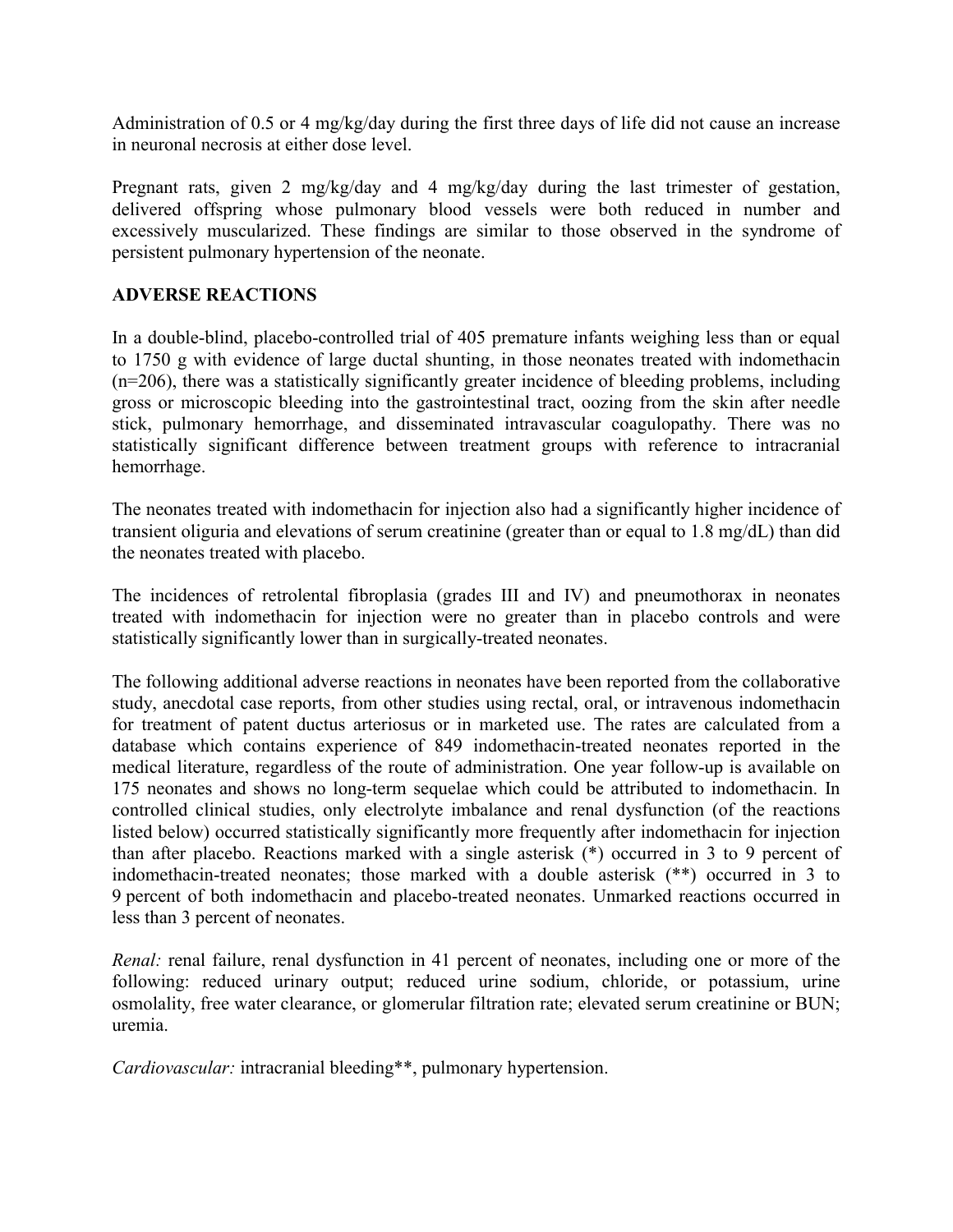*Gastrointestinal:* gastrointestinal bleeding\*, vomiting, abdominal distention, transient ileus, gastric perforation, localized perforation(s) of the small and/or large intestine, necrotizing enterocolitis.

*Metabolic:* hyponatremia\*, elevated serum potassium\*, reduction in blood sugar, including hypoglycemia, increased weight gain (fluid retention).

*Coagulation:* decreased platelet aggregation (see **PRECAUTIONS**).

The following adverse reactions have also been reported in neonates treated with indomethacin, however, a causal relationship to therapy with indomethacin for injection has not been established:

*Cardiovascular:* bradycardia.

*Respiratory:* apnea, exacerbation of pre-existing pulmonary infection.

*Metabolic:* acidosis/alkalosis.

*Hematologic:* disseminated intravascular coagulation, thrombocytopenia.

*Ophthalmic:* retrolental fibroplasia\*\*.

Dermatologic: drug reaction with eosinophilia and systemic symptoms (DRESS)

## **To report SUSPECTED ADVERSE REACTIONS, contact Hospira, Inc. at 1-800-441-4100, or FDA at 1-800-FDA-1088 or www.fda.gov/medwatch.**

# **DOSAGE AND ADMINISTRATION**

## FOR INTRAVENOUS ADMINISTRATION ONLY.

Dosage recommendations for closure of the ductus arteriosus depend on the age of the infant at the time of therapy. A course of therapy is defined as three intravenous doses of indomethacin for injection given at 12 to 24 hour intervals, with careful attention to urinary output. If anuria or marked oliguria (urinary output <0.6 mL/kg/hr) is evident at the scheduled time of the second or third dose of indomethacin for injection, no additional doses should be given until laboratory studies indicate that renal function has returned to normal (see **WARNINGS, Renal Effects**)*.*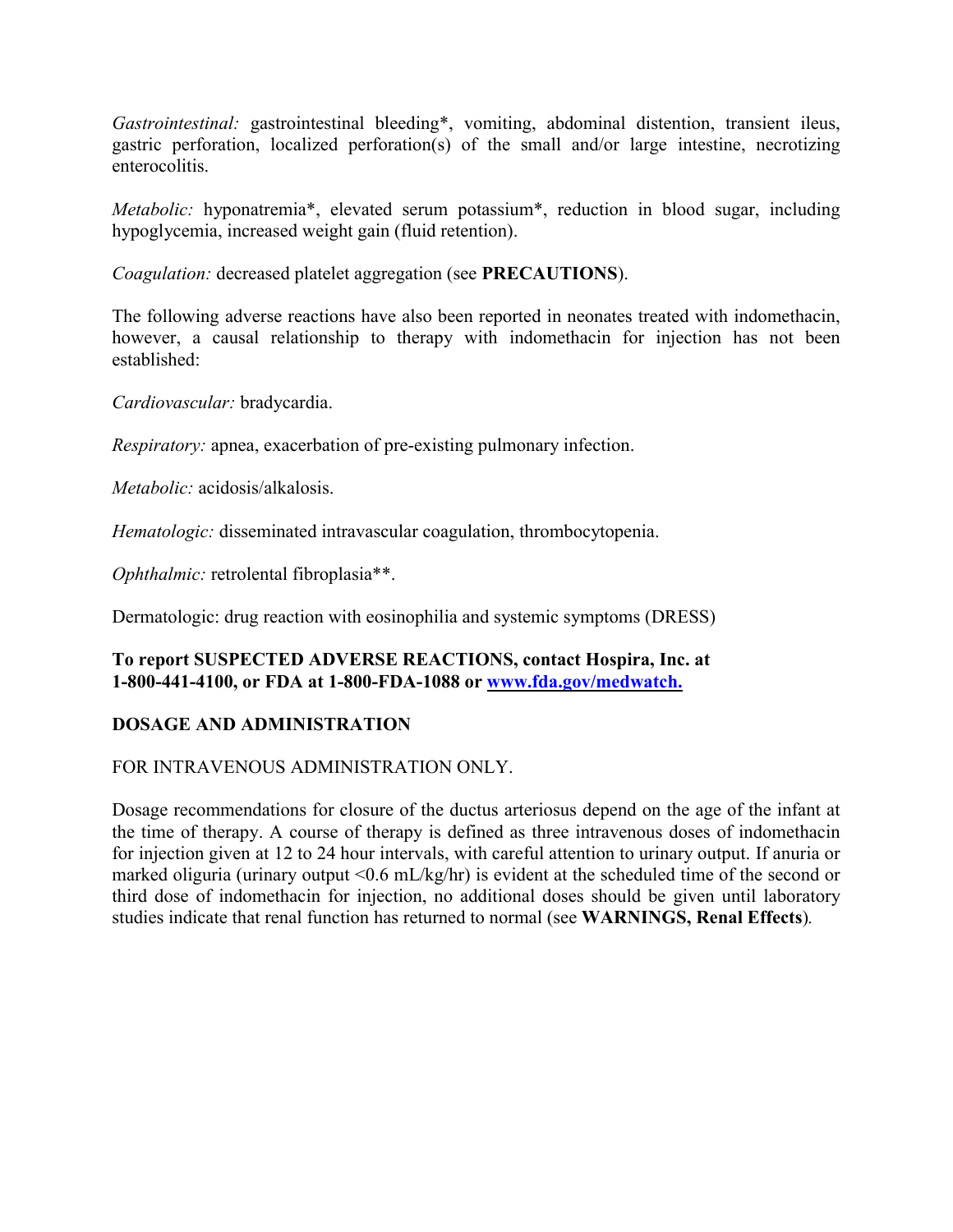| AGE at 1 <sup>st</sup> dose | DOSAGE (mg/kg) |                        |                            |
|-----------------------------|----------------|------------------------|----------------------------|
| Less than 48<br>hours       | 1 st<br>0.2    | 2 <sup>nd</sup><br>0.1 | 3 <sup>rd</sup><br>$0.1\,$ |
| 2 to 7 days                 | 0.2            | 0.2                    | 0.2                        |
| Over 7 days                 | 0.2            | 0.25                   | 0.25                       |

Dosage according to age is as follows:

If the ductus arteriosus closes or is significantly reduced in size after an interval of 48 hours or more from completion of the first course of indomethacin for injection, no further doses are necessary. If the ductus arteriosus re-opens, a second course of 1 to 3 doses may be given, each dose separated by a 12 to 24 hour interval as described above.

If the neonate remains unresponsive to therapy with indomethacin for injection after 2 courses, surgery may be necessary for closure of the ductus arteriosus. If severe adverse reactions occur, STOP THE DRUG.

## **Directions For Use**

Parenteral drug products should be inspected visually for particulate matter and discoloration prior to administration whenever solution and container permit.

The reconstituted solution is clear, slightly yellow and essentially free from visible particles.

*The solution should be prepared only with 1 to 2 mL of preservative-free Sterile Sodium Chloride Injection, 0.9 percent or preservative-free Sterile Water for Injection*. Benzyl alcohol as a preservative has been associated with toxicity in neonates. Therefore, all diluents should be preservative-free. If 1 mL of diluent is used, the concentration of indomethacin in the solution will equal approximately 0.1 mg/0.1 mL; if 2 mL of diluent are used, the concentration of the solution will equal approximately 0.05 mg/0.1 mL. Any unused portion of the solution should be discarded because there is no preservative contained in the vial. A fresh solution should be prepared just prior to each administration. Once reconstituted, the indomethacin solution may be injected intravenously. While the optimal rate of injection has not been established, published literature suggests an infusion rate over 20 to 30 minutes.

Further dilution with intravenous infusion solutions is not recommended.

## **HOW SUPPLIED**

Sterile Indomethacin for Injection, USP is a lyophilized white to yellow powder or plug supplied as single-dose vials containing indomethacin sodium, USP equivalent to 1 mg indomethacin; 3 mg sodium citrate dihydrate, USP and 0.13 mg citric acid anhydrous, USP.